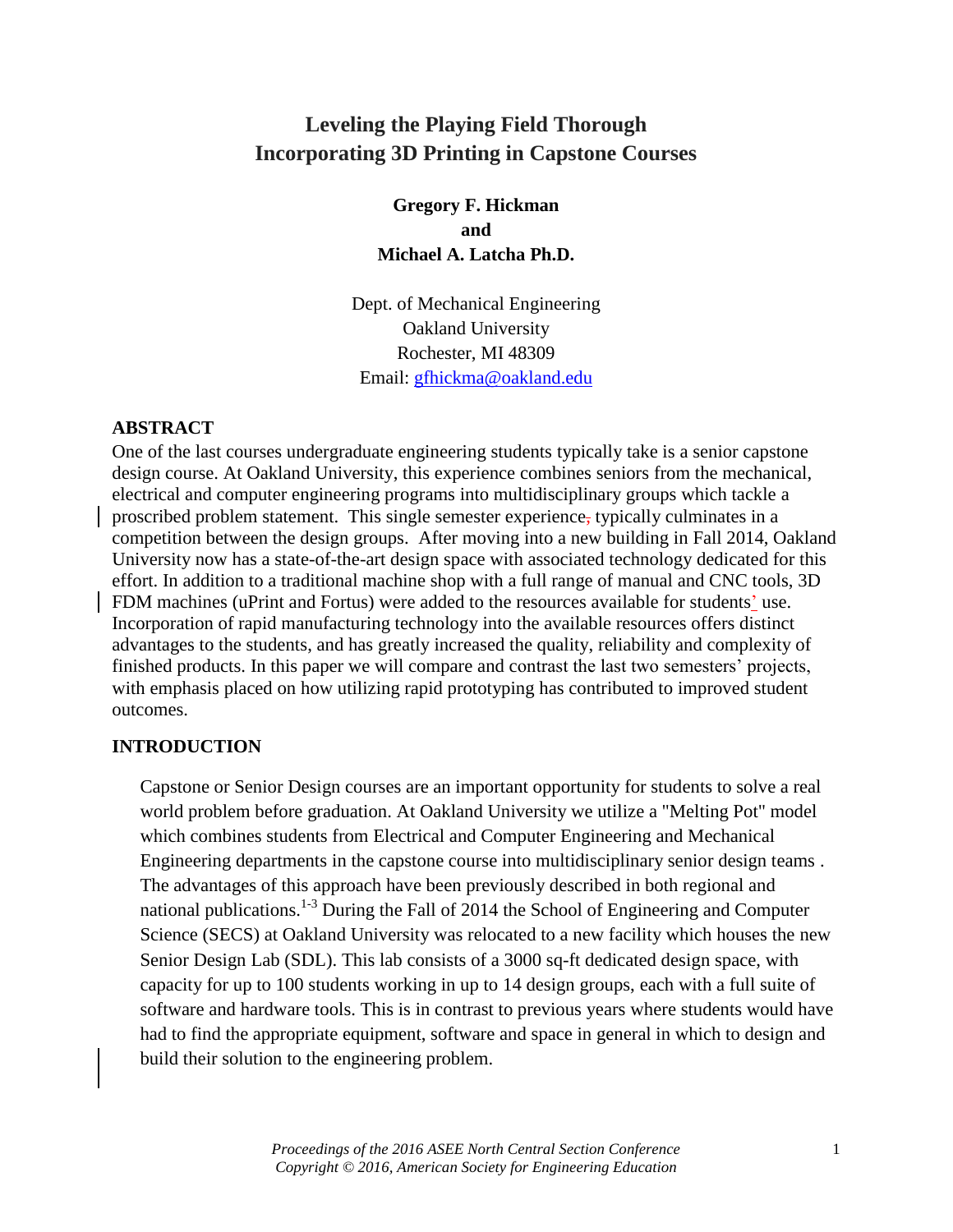## **BACKGROUND - SENIOR DESIGN STUDENTS**

In the capstone course students from different disciplines, with different skill sets, come together and engineer a solution to a defined problem. It is from this diversity that unique solutions that go well beyond the vision of the instructor are possible, while at the same time some skills necessary for successful completion of a project may be present. Manufacturing knowledge and experience with machine tools vary widely amongst this student population and can lead to challenges for some teams to accomplish their goals. To help alleviate this discrepancy,  $\overline{H}$  the SDL space was equipped with two Fused Deposition Modelers (FDM), also known as 3-D printers. Through the use of 3-D printers, the need for understanding of machining methods, equipment and procedures is largely eliminated from the build equation. Students get a relative "what you see is what you get" component, in a relatively short time frame. While this technology allows the user to build parts that may not be production ready, they are built to the size and geometry supplied such that what goes together virtually will go together physically.

# **BACKGROUND - RAPID MECHANCICAL PROTOTYPING**

Rapid mechanical prototyping can take on many forms and falls within many categories. For the purpose of this paper we will only concern ourselves with additive manufacturing technologies that can be broken into four distinct groups based upon the process by which they manufacture the parts. Furthermore these technologies are based of the solid freeform fabrication process  $(SFF).$ <sup>4</sup> The attributes of SFF technologies:

- building of complex 3D geometries
- automatic CAD based process planning
- use of a generic part build machine without part specific tooling
- minimal to no human interaction to build

Inside this framework there exists four broad categories of SFF additive processes.<sup>4</sup>

- Laser Photolithography acrylic or epoxy photo cured polymer
- Laser Fusion selective laser sintering (SLS)
- Lamination laminated object manufacturing (LOM)
- Extrusion fused deposition modeling (FDM)

Each process utilizes a different approach to building parts and support material (fixturing) during the build process, but effectively can all build the same parts. For brevity the focus of this discussion will be on the extrusion type of SFF.

Stratasys Inc. was the first commercially available extrusion type modeler. The process involves ABS wire being extruded through a nozzle along the build path for the part. The user translates a CAD file into the stl format and processes it through the machine's path generation software. This processed file with both the path of the part and any support are the machine instructions for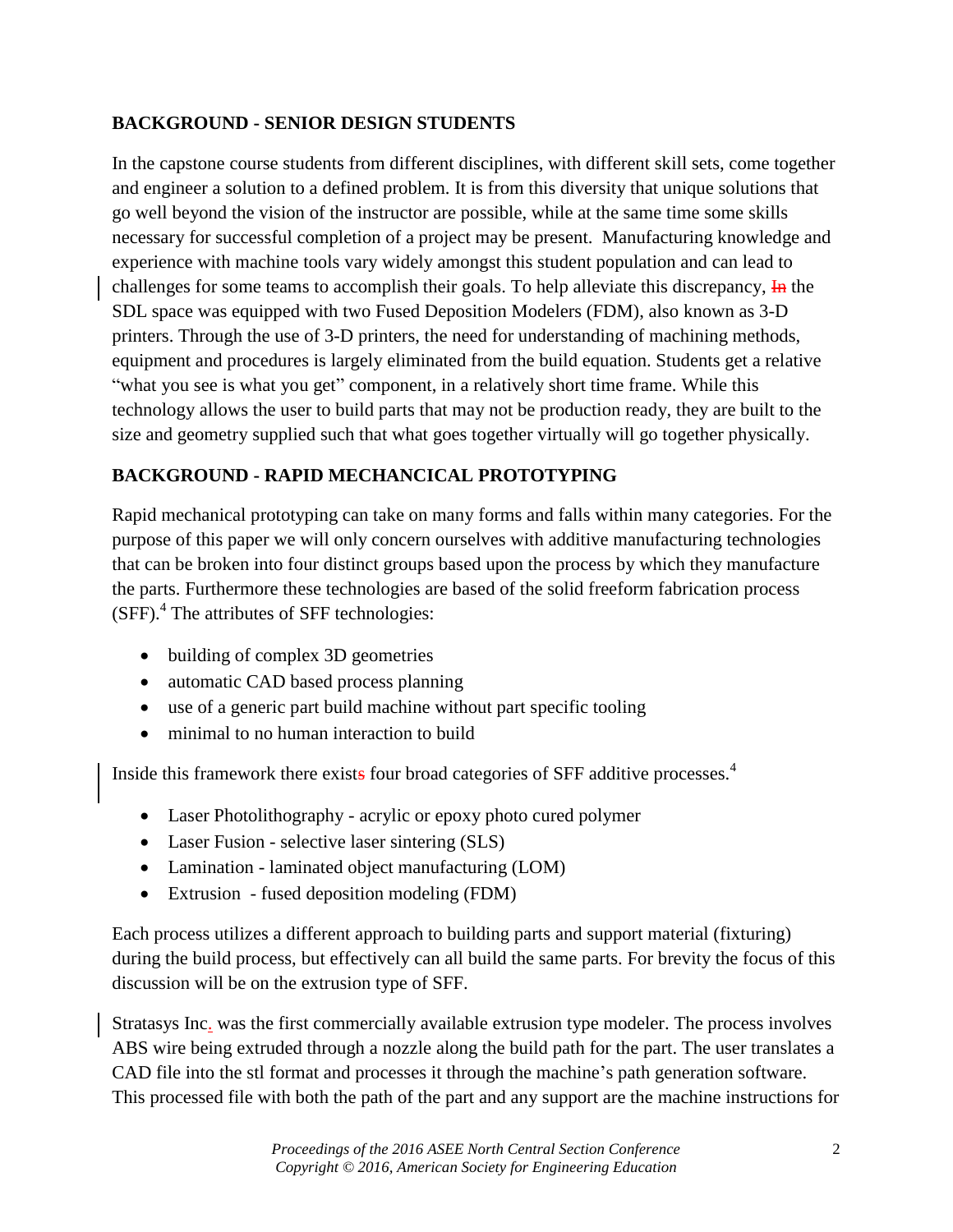the build process, which deposits layer after layer of both part and support materials. After the build is complete the support material is removed from the part with a secondary process, either mechanically, chemically -or both.

#### **BACKGROUND - OAKLAND UNIVERSITY**

Students at Oakland University have access to both a traditional machine shop, with a normal compleliment of subtractive manufacturing methods, in addition to three FDM additive manufacturing devices. Three printers are available for senior design, a uPrint SE Plus, a Fortus 360mc and a Dimension 1200e, printer, all being capable of printing in ABS, with the Fortus additionally capable of printing in Nylon 12 (among other materials). In order for parts to be manufactured with an additive technique, students must fully realize a design virtually prior to manufacture in a computer aided design (CAD) package. By encouraging students to consider this option we drive students to a virtual prototyping of their concept rather than an iterative build methodology.

In the past it was apparent that students would rough out their concept, build a prototype and work through the development stages without a full realization of their final design. This is akin to a maker mentality or build/test/build workflow. It is the intention of capstone courses to give students a real world experience prior to graduation. To that end a virtual design / analysis structure is more akin to real world design problems, and therefore as a byproduct of utilizing rapid-prototyping technology we drive students to this methodology.

## **SKITTLE® SORTING - WINTER 2014**

In the winter semester of 2014 students at Oakland University were assigned to develop a Skittle® sorting machine. During the 15 week semester students were required to design an apparatus capable of sorting 1800 Skittles®, according to color into 8 distinct bins, one for each color, in under 5 minutes. The apparatus was to be self-standing, minimal in overall dimension, time the process of sorting and keep an accurate count for each color bin. Students were divided between 6 groups, each with computer, electrical and mechanical engineering majors, with a diverse mix of manufacturing background and experience. It is worth noting that this was the last semester before the opening of the SDL.

All of the solutions were gravity based that started with funneling Skittles® into a tube, where upon the color of the skittle could be read. The main approach of the six teams was to use multiple gates leading to the correct bins. One of these groups achieved this with never stopping the Skittle's® decent. The main difficulties, faced by this team were how to accurately read the color rapidly and how to make the gates precise enough so they could actuate at the appropriate time.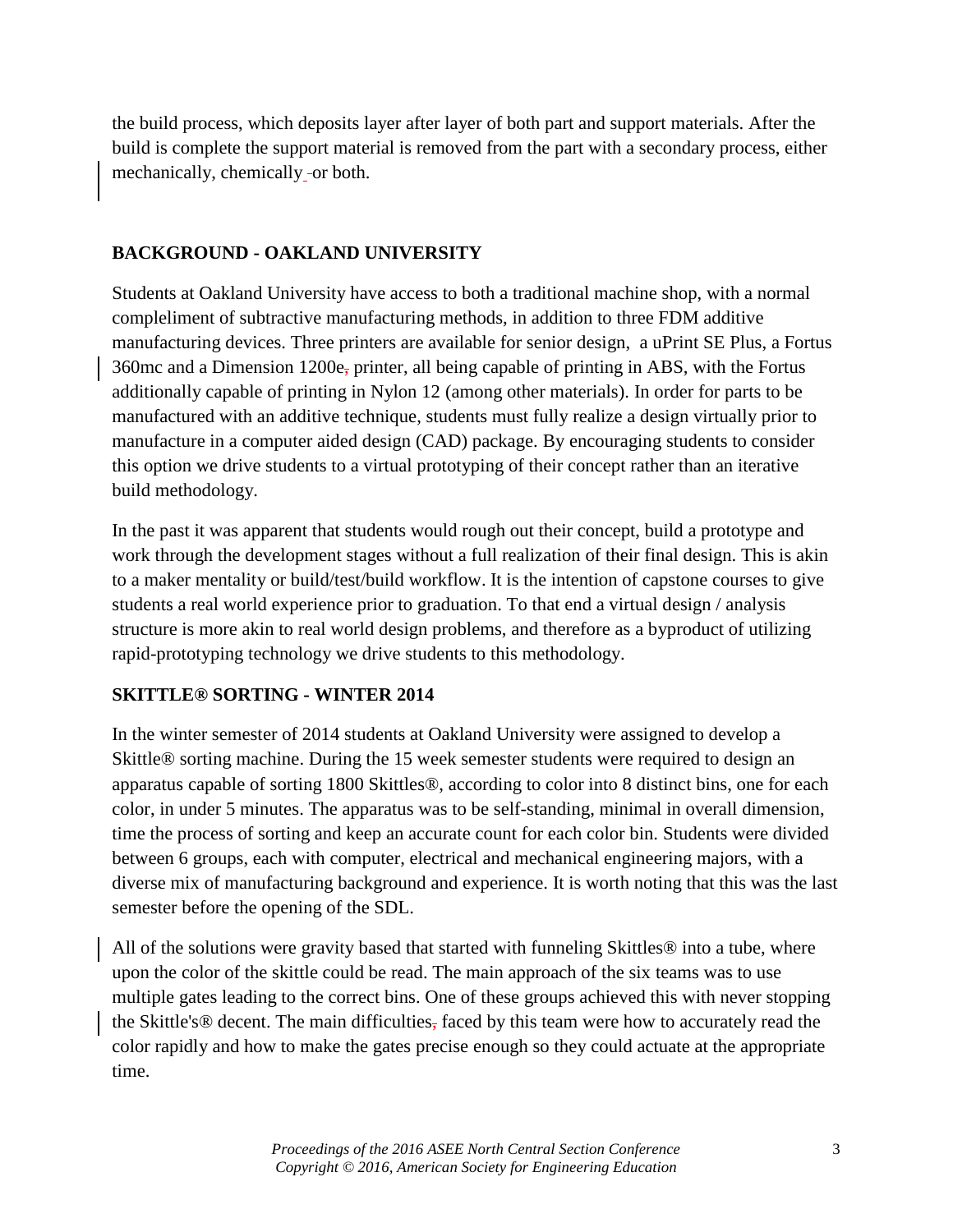The remaining five teams took a binary approach to sorting the skittles. While also using a gravity-type machine, these teams elected to make a series of binary color decisions, first sorting by dark and light, then subsequently refining the color detection as binary decisions. The thought process behind this decision was to simplify the construction of their machine, but with gravity powered devices this quickly became unwieldy due to the height required for a physical decision tree.

Due to the uncertainty of the kinematics, most groups chose to construct their Skittle® sorting devices out of wood for maximum flexibility, and easy availability of materials and tools. Unfortunately, the materials chosen and the techniques generally used were not up to extended testing and revision.

## **FASTENER COUNTING - FALL 2014**

For the Fall 2014 semester students, were assigned to develop an apparatus capable of performing a count from 1 to 6 fastener components of six different types. The apparatus could be modified between rounds (that is, to another fastener type), but this had to be accomplished in a short period of time with minimal work. This concept was presented to the students as a solution to assembly line waste both in material and time. Students were divided into 8 groups with a mix of majors and manufacturing backgrounds. At this time the SDL was fully operational.

The students' approach to solving this problem fell into one of three general types, gravity fed, tumbler type, and vibrational type. Each of these solutions contained at least one component that was 3-D printed, if not more. Each team had the ability to freely decide what methods of manufacture they would utilize and how and where it would be produced. The quantity of components in the assembly that were built with rapid prototyping (RP) technologies was not a factor in the successful completion of the designs, but allowed the more dimensionally critical elements to be precise enough to complete the task at hand.

The gravity fed type solutions involved funneling a quantity of the part to be counted onto a rotating disk. This disk contained features that would allow one component to enter the disk at a time, with multiples of these features around the circumference of the disk. In order to guarantee that a part was present an IR sensor was mounted in the count bucket to ascertain each successful drop event, and the disk would continue to spin until the correct quantity was achieved. Three of the eight teams took this approach to solve the problem. One team relied primarily on RP built components, while the other team constructed the majority of the structure and funnel parts out of other manufacturing methods.

The tumbler type solutions involved a large drum in which the parts were dumped, would rotate and fill in features around the circumference of the floor of the disk. Upon successful rotation to the drop point, the component would be dropped into a collection bin. Much like the gravity fed solutions, part counting at the interface between the drum and the collection bin was necessary in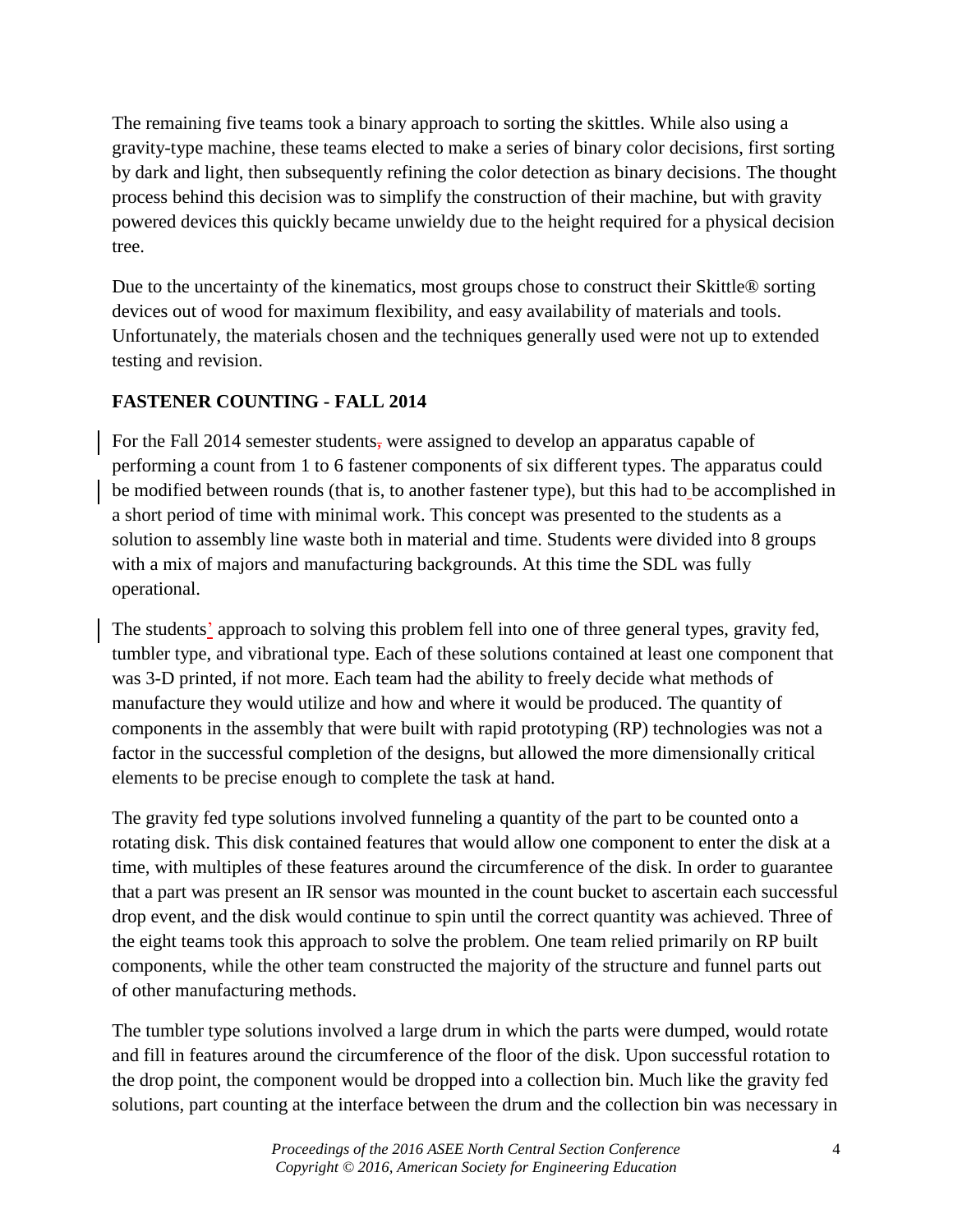order to validate the quantity delivered. Four of eight teams took this approach to the problem, with almost identical use of RP technologies. Teams primarily printed the drum and collection features for their concepts. Some of the teams additionally printed the collection bin as well as the door to this bin. The majority of the structure for these concepts was built with other manufacturing techniques such as wood and preformed metal tubing.

The final type was vibrational and was attempted by one team. The primary feature for this type is a ramped vibration bowl, common in assembly environments. This feature was procured from an existing bowl manufacturer to eliminate the time needed to create a large component and keep costs down for the final product. At the top of the bowl the team had to mount specific channels to take the components and deliver them to the counting box. Six unique channels needed to be built to accommodate the six parts tasked for this exercise. Each of the channels were built using RP technology which allowed the team to integrate into the channel features to mount two solenoids as gates along the channel to keep an accurate count of the components.

## **SKITTLE® COUNTING – FALL 2015**

In the fall of 2015 many different projects were offered to the students to work on. One team of students had determined that they would address the Skittle® sorting problem previously assigned to students in this course. This one team would follow exactly the same rules as the previous semester and build an apparatus to count and sort Skittles by color. While not a direct competition as in past years, their performance would be compared to the results from the previous semester.

As with the part counting exercise, these students had access to the SDL RP technologies to build their solution. The team ended up with a novel concept as compared to the previous semester, which involved having a funnel device deliver the candies to a rotating chain. The links of the chain were designed such that one Skittle® could perch on the top surface and would rotated along the chain's path. Upon successful travel along the chain path, each Skittle® would be presented to a color sensor and the color determined. Further along the path, a puff of air would remove the Skittle® from the chain and go into its collections bin. When the color of the Skittle® was ascertained, a counter of the correct type was incremented. The chain would continue along its path until it was located under the funnel again. In order to improve the throughput of this apparatus, two identical systems were utilized so that any one link, would move two Skittles on its completion of the chain path.

#### **COMPARING THE SEMESTERS**

While these three semesters did not involve exactly the same project, they are very similar in their design project goals, which involved determining how many of an object is placed in the queue to be delivered to the customer. In order to be successful in achieving that goal, teams must design, simulate and build an apparatus that works every time and on time. In order to achieve these goals it is important that the dimensional accuracy and precision of the design be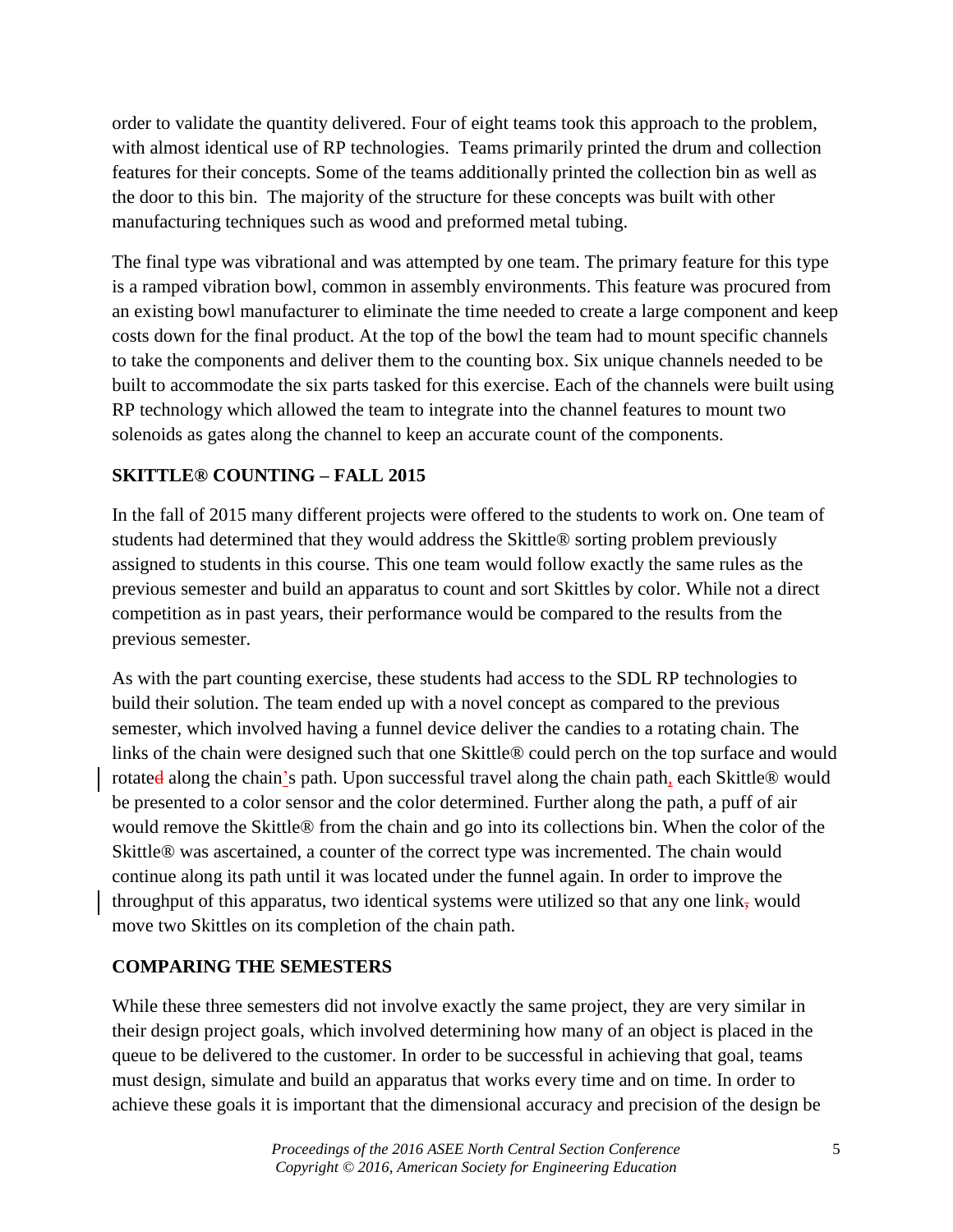met in order to eliminate binding issues, missing results from interfacing electronics (counters) and that the design be robust enough to work through the trials and the competition phases of the projects.

Students from the winter 2014 semester were at somewhat of a disadvantage compared to those from later semesters, as Oakland University did not have the RP technologies the later students were granted access to. The construction methods of these students resulted in large variation of dimension, less accurate mounting of electronic components and less robust machines. The primary construction method was wood, which on its own is not a bad building material, as long as precision machining is utilized to achieve the components of the machine. Additionally, it is worth noting that the lack of centralized computing resources for this class resulted in significantly less analysis being performed on a solution (virtual prototyping) and hence build issues were not discovered earlier in the design stage.

Most of the flaws see in the winter 2014 semester were eliminated in the fall of 2014, with the opening of the SDL and the ready availability of RP technologies. Teams in these following semesters were able to build precise, dimensionally accurate components with this technology, which allowed students to focus less on manufacturing constraints and more on design related constraints. It is this leveling of the component manufacturing field that allowed for more robust designs at the end of the semester. Another factor that helped improve the designs in these semesters is the push to do more "engineering" through system simulations, rather than "tinkering" from the build / test / modify cycle used in the past. The SDL was again a major contributor to this, as students had a centralized and dedicated location to perform all analysis for their designs.

A direct comparison of the solutions is possible with the Fall 2015 design for a Skittle® sorter. This team's approach of a chain drive mechanism allowed for accurately delivering one Skittle® at a time to a color sensor. In doing so it was critical that the chain elements be dimensionally accurate and by 3D printing allowed for the custom carrying feature on an otherwise traditional link element. By building these custom links using additive manufacturing, the team eliminated a manufacturing stumbling block that other teams had seen in the previous attempts.

#### **CONCLUSION**

Rapid Prototyping (RP) technologies are not new in the market place as they have been in use since the early 1980's. The relative cost of using these technologies on the other hand has been dramatically reduced to the point that utilizing this technology as a part of coursework is readily feasible. It is estimated that the total cost to produce one cubic inch of material in Oakland's RP machines is \$8.00. With this low cost, senior design students can now avail themselves of this technology in order to build dimensionally accurate complex components. While it is not a panacea approach, integrating and utilizing such technology where appropriate, in conjunction with virtual simulation tools, can assist students in achieving more robust solutions to their